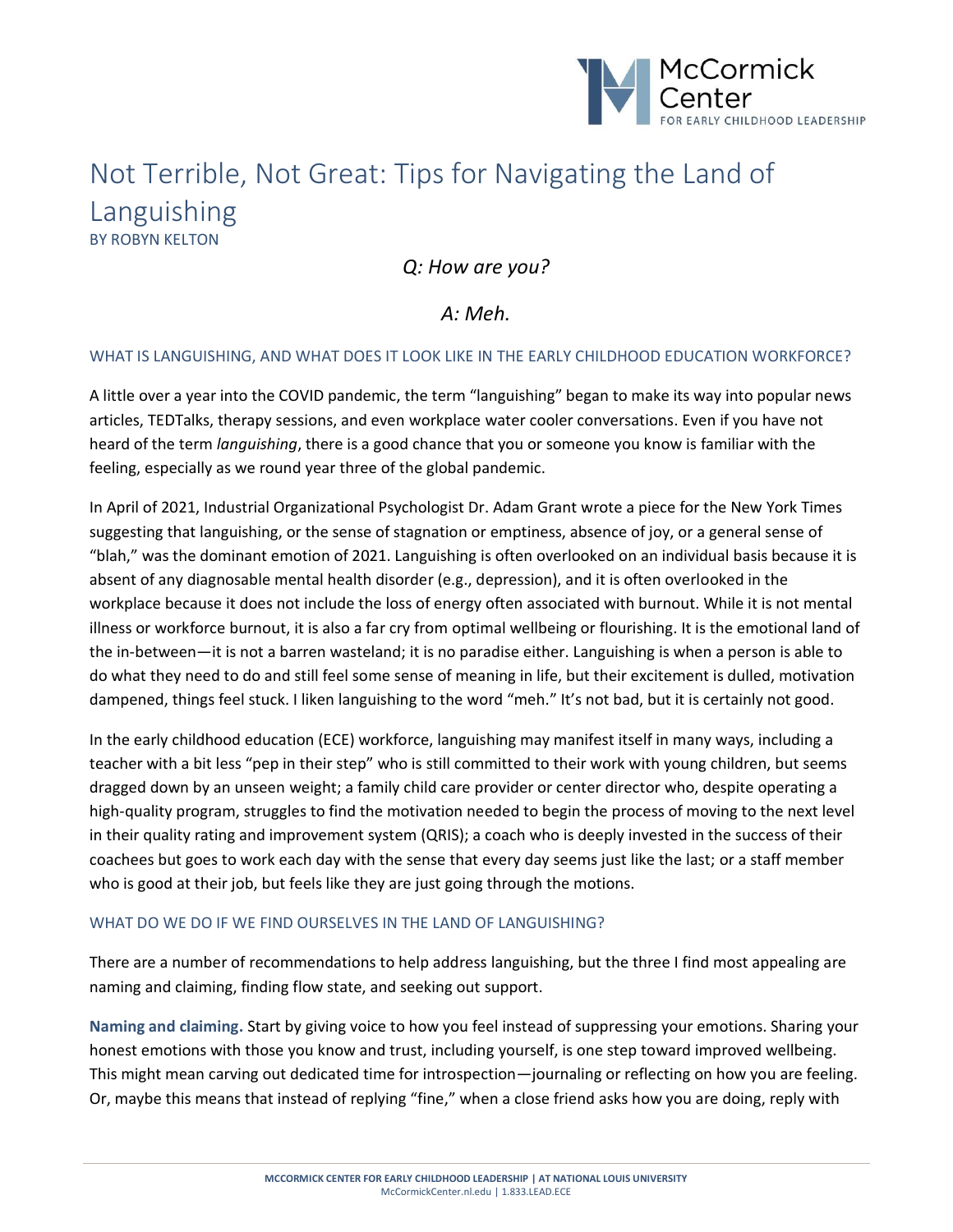"I'm languishing a bit," and then take time to authentically share how you are feeling. Often just being able to label how you feel has a strong positive impact on your wellbeing.

In your work in the ECE field, **NAMING AND CLAIMING** may simply mean sharing information (articles, TEDTalks, etc.) about languishing with staff or colleagues so that those who encounter these feelings may be better able to name and claim them themselves. It seems important to point out that I would **never** recommend labeling someone else as languishing or pressure another person into disclosing how they are feeling or coping. Rather, we can normalize the idea that we all may, from time to time, find ourselves in the land of languishing.

**Finding flow state.** "What is flow state?" you ask. Flow is that feeling when you are so enthralled and engaged with what you are doing that the world seems to fade away into the background. For some people, this might be exercising (e.g., running, swimming, yoga). For others, it could be a hobby (e.g., reading a captivating book, knitting, puzzling). For me, it is gardening. When I am in the garden, I truly get so caught up pulling weeds, planting seeds, and pruning flowers that I completely lose all track of time. This has resulted in some unpleasant sunburns. Not great for my skin, but wonderful for my wellbeing. Flow state can also occur when you are deeply immersed in work-related tasks so long as you are not interrupted or distracted. I can proudly say that while writing this blog, I turned off my email notifications, set aside my to-do list, and allowed myself to be fully dedicated to solely working on this blog.

In the ECE field, **FINDING FLOW STATE** might mean sharing information and ideas about flow state with providers, directors, or staff. You could ask others to reflect on how they make time in their schedules to find flow and be open yourself to the idea that there might be ways to adjust work schedules to help support those activities (e.g., allowing teachers lesson planning time outside of the presence of children). Another idea may be organizing the staff lounge in a way that allows staff to engage in flow state activities (e.g., a large group puzzle in the breakroom or a reading nook for staff in the lounge). You could also provide flow state materials for staff to take home (e.g., staff lending library with captivating non-work-related books, Sudoku pages) and share resources (e.g., post information about a local gardening club). Whatever your flow states are, the key is to keep it to one defined task at a time and to protect the time from interruptions.

**Seeking support.** Research often finds that one of the best predictors of positive wellbeing is social support. It is no surprise that recent research examining coping during the pandemic has found the same. The presence of a strong support system is protective for our social, emotional, and even physical health. Take a few minutes and think about the support systems you have. Is there someone you can be open and honest with about how you are feeling? Even if the pandemic has made it difficult, at times, to physically seek out support, technology has given us numerous resources to form meaningful connections in a virtual world.

In the ECE field, **SEEKING SUPPORT** by connecting with others in your line of work might be a great place to start building support. This could mean joining or encouraging your staff to join professional organizations (e.g., the National Association for the Education of